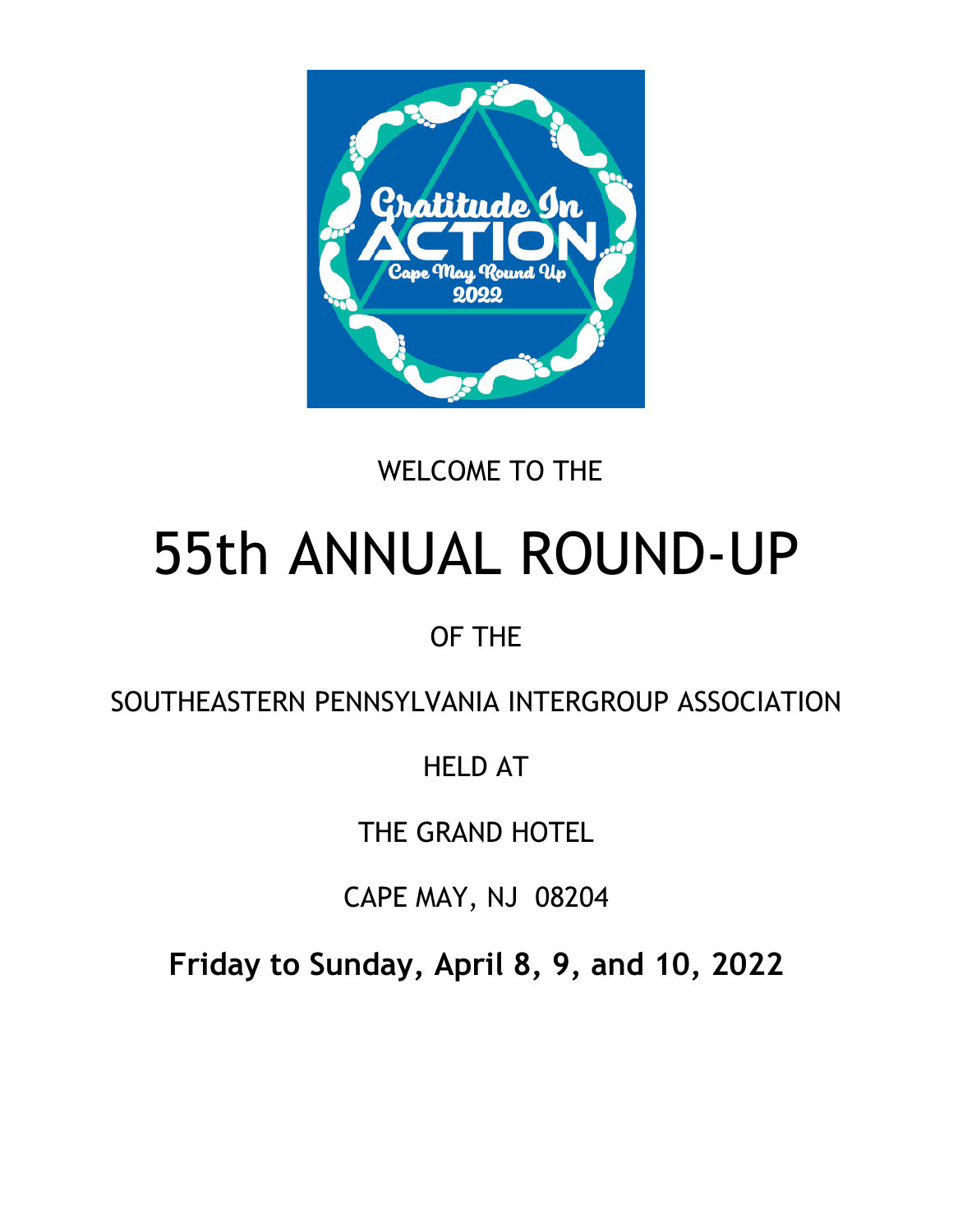Welcome to the 55<sup>th</sup> Annual Southeastern Pennsylvania Intergroup Association's Round-Up. We are delighted that you are here and we thank you for the opportunity to be of service.

Our hope is that this Round-Up will not only raise funds to support Intergroup's efforts to carry the A.A. message to the still-suffering alcoholic, but also that it will enhance your recovery. In our commitment to go to any length, we welcome your enthusiasm and service for the Twelve-Step work that Intergroup organizes. We hope this weekend fills your spirit with renewed vigor to keep on helping the still-suffering alcoholic. It is with this sentiment that the 2022 Round-Up theme is "Gratitude in Action."

#### **A BRIEF HISTORY OF THE ROUND-UP**

Fifty-five years ago, on April 13, 1967, the Steering Committee, after much discussion, approved Ted R. to head a committee to look into a hotel or motel for about 100 A.A. members for a weekend in Atlantic City. This would be an Intergroup workshop type of thing called a "Spring Round-Up," that would eventually be sponsored by the Philadelphia Intergroup. On June 8, Ted advised that a contract had been made with the Deauville Motel in Atlantic City. No definite program was made for that first year.

The Round-Up was held on Mother's Day in May of 1968 at the Deauville. Some of the members involved with this first Round-Up including Ted R. were: Charles C., President; Jack K., Vice President; Ralph B., Director, Prison Committee; John (Jeff) J., Director, Public Information Committee; Marvin G., Executive Secretary – Office. All agreed it was a success and that it would be continued each year.

The Round-Up remained at the Deauville in Atlantic City until May of 1984 when, due to the opening of the casinos, we left Atlantic City and moved south to the Flanders Hotel in Ocean City. In 1985, we moved again to the Grand Hotel in Wildwood Crest. In 1989, we moved further south to the Grand Hotel in Cape May. After a few years of holding the Round-Up in the Pocono Mountains, we moved back to Ocean City, New Jersey, and finally back to Cape May's Grand Hotel where we still meet today.

Let's be good neighbors and follow the hotel's smoking policy: **NO SMOKING\_\_\_**The Grand Hotel is a non-smoking facility. Smoking is only permitted outside, in the **rear** of the hotel. Please clean up after yourself.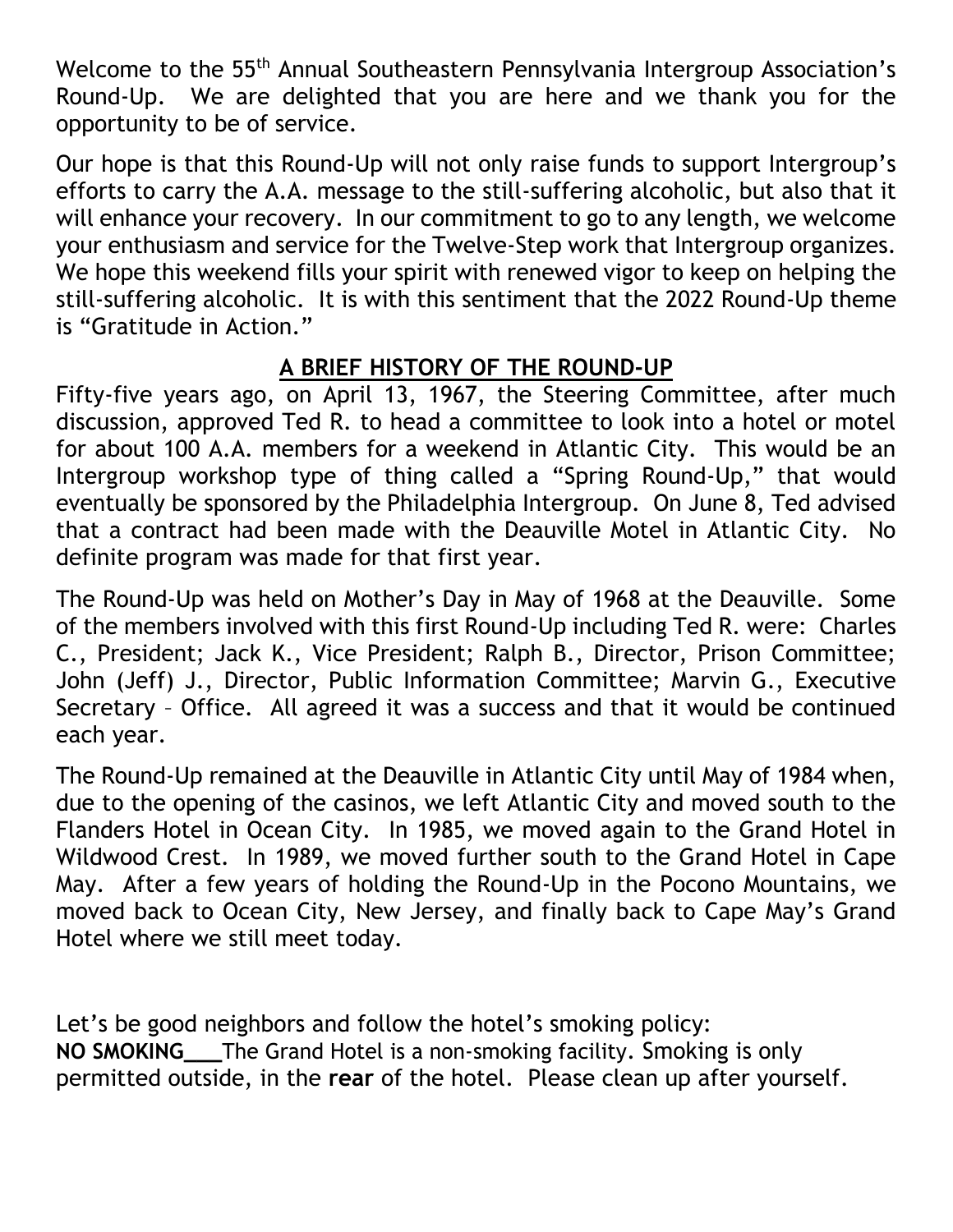#### **PREAMBLE**

Alcoholics Anonymous is a fellowship of people who share their experience, strength and hope with each other that they may solve their common problem and help others to recover from alcoholism. The only requirement for membership is a desire to stop drinking. There are no dues or fees for A.A. membership; we are self-supporting through our own contributions. A.A. is not allied with any sect, denomination, politics, organization or institution; does not wish to engage in any controversy, neither endorses nor opposes any causes. Our primary purpose is to stay sober and help other alcoholics to achieve sobriety.

#### **ANONYMITY STATEMENT**

There may be some here who are not familiar with our Eleventh Tradition regarding personal anonymity at the public level. Our public relations policy is based on attraction rather than promotion; we need always to maintain personal anonymity at the level of press, radio and films. Thus, we respectfully ask that A.A. speakers and A.A. members not be photographed, videotaped, or identified by full name on audiotapes and in published or broadcast reports of our meetings, including those reports on new media technologies such as the Internet. The assurance of anonymity is essential in our efforts to help other problem drinkers who may wish to share our recovery program with us. And our Twelfth Tradition of anonymity reminds us that A.A. principles come before personalities.

#### **GENERAL INFORMATION**

**DANCE ONLY: \$10** at door if not registered or don't have a badge

● Friday, April 8 **10 pm to midnight** Grand Ballroom ● Saturday, April 9 **10 pm to midnight** Grand Ballroom

**REGISTRATION fee to attend all events: \$35 (WEAR BADGES AT ALL TIMES)**<br>• Friday, April 8 **Noon to 10 pm** Lobby near front door

- 
- Noon to 10 pm<br>
Lobby near front door
- Saturday, April 9 **9 am to 6 pm** Lobby near front door

**HOSPITALITY ROOM:** Crystal Room (1<sup>st</sup> Floor, past the lobby)

- Friday, April 8 **Noon to midnight**
- Saturday, April 9 **6 am to midnight**
- Sunday, April 10 **6 am to 9 am**

Please see the posted signs and be sure to thank our groups for hosting!

#### **ICE CREAM SOCIALS:** Penthouse Lounge (5<sup>th</sup> Floor)

● Friday, April 8 **10 pm to 11:30 pm** Carmen B. Pennypack 369 ● Saturday, April 9 **10 pm to 11:30 pm** Jess S. Life or Death Ice cream flavors: Fudge Ripple, Vanilla Bean, Chocolate, Moose Tracks, Butter Pecan, Mint Chocolate Chip, Sugar Free Moose Tracks and Vanilla Bean. Stop by to get the "scoop" on what is going on!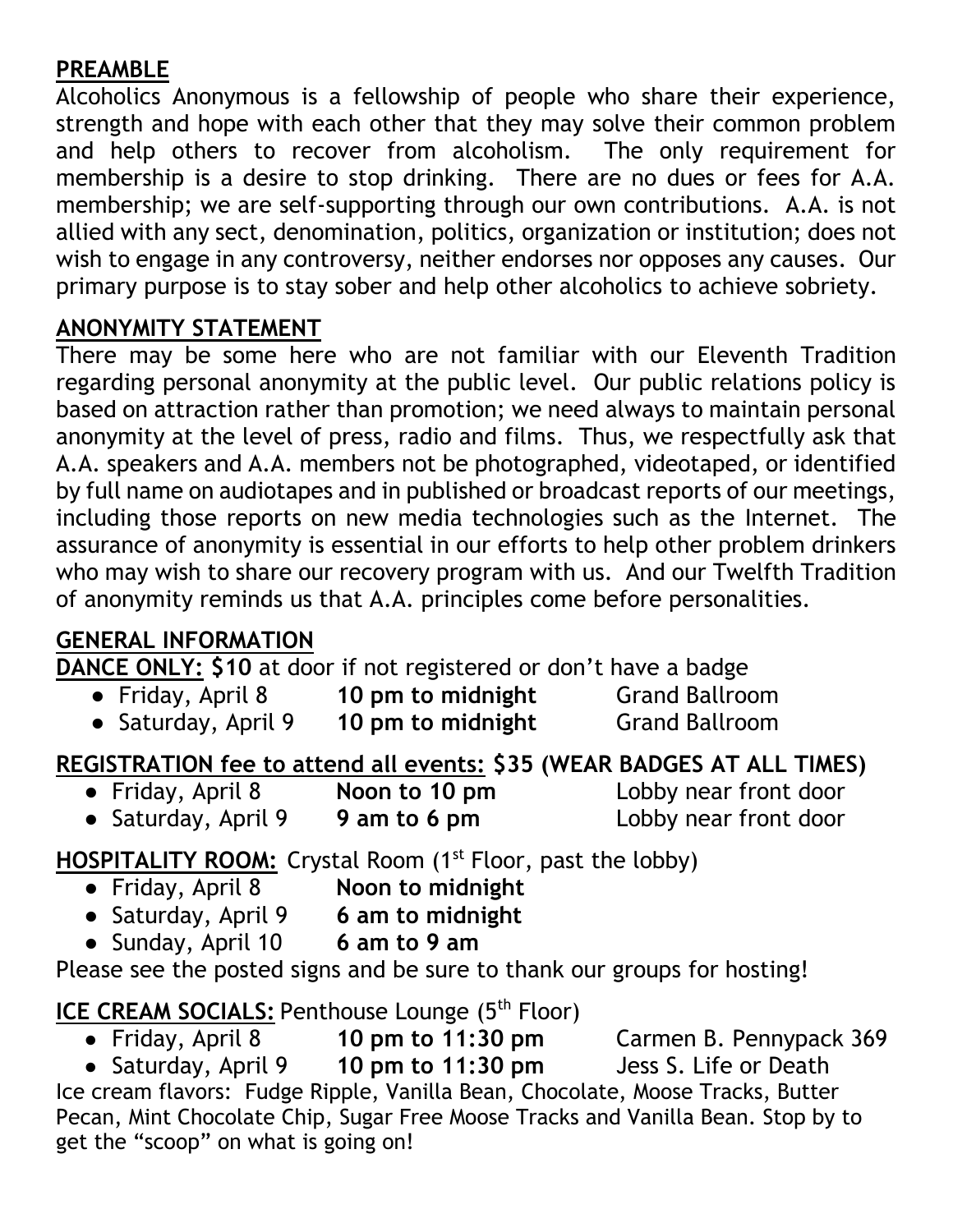#### **KARAOKE:**

● Saturday, April 8 **9 pm to 11 pm Penthouse (5th Floor)** View song list in advance by downloading the free [www.Karafun.com](http://www.karafun.com/) app on your mobile device.

**NOTE: All beverages must have a lid or cap at all times throughout the hotel.**

#### **MEETINGS AND EVENTS:**

Most meetings and events will be held inside the Grand Hotel unless otherwise noted (like at the beach!). If beach meetings can't be held outside due to inclement weather**, refer to the easels in the lobby for new location information. Room 186** (located on the 3<sup>rd</sup> floor behind the inside pool area) may be used as an overflow room if meetings are crowded. Please check the program schedule and changes first. Formats are in every room for your use.

#### **Friday Al-Anon/AA Speaker Meeting**

Grand Ballroom at 8 pm – two speakers – Suzan N. (Al-Anon) Cheri M. (AA)

#### **Saturday Banquet and Speaker Event**

Penthouse dinner at 6 pm and AA speaker Ed M. at 8 pm and speaker will be simulcast to Grand Ballroom.

#### **\*\*Intergroup Reps (IGRs) and All Attendees Meet & Greet Saturday 10:30 am\*\***

Meet us in the Grand Ballroom! Everyone is welcome - not just those involved in Intergroup! Meet other Members, Steering Committee, Office Staff, Zone Reps, Committees, and Volunteers. Collect information about the business of A.A. at SEPIA, ask questions, verify your Home Group information, and more!

**Beach Meetings:** (if inclement weather refer to easels in the lobby for location)

● Friday, April 8 6 pm ● Saturday, April 9 7 am, 9 am, Noon, 2 pm, 6 pm ● Sunday, April 10 8:45 am

#### **Spanish-Speaking Meetings:**

| • Friday, April 8<br>• Saturday, April 9 | 4 pm<br>4 pm | Room 186 $(3rd$ floor)<br>Room 186 $(3rd$ floor) |
|------------------------------------------|--------------|--------------------------------------------------|
| <b>Al-Anon Meetings:</b>                 |              |                                                  |
| • Friday, April 8                        | 7 pm         | Penthouse                                        |
| • Saturday, April 9                      | 10 am        | Penthouse                                        |
| • Saturday, April 9                      | 1 pm         | Room 186 $(3rd$ floor)                           |
| • Sunday, April 10                       | 9 am         | Room 186 $(3rd$ floor)                           |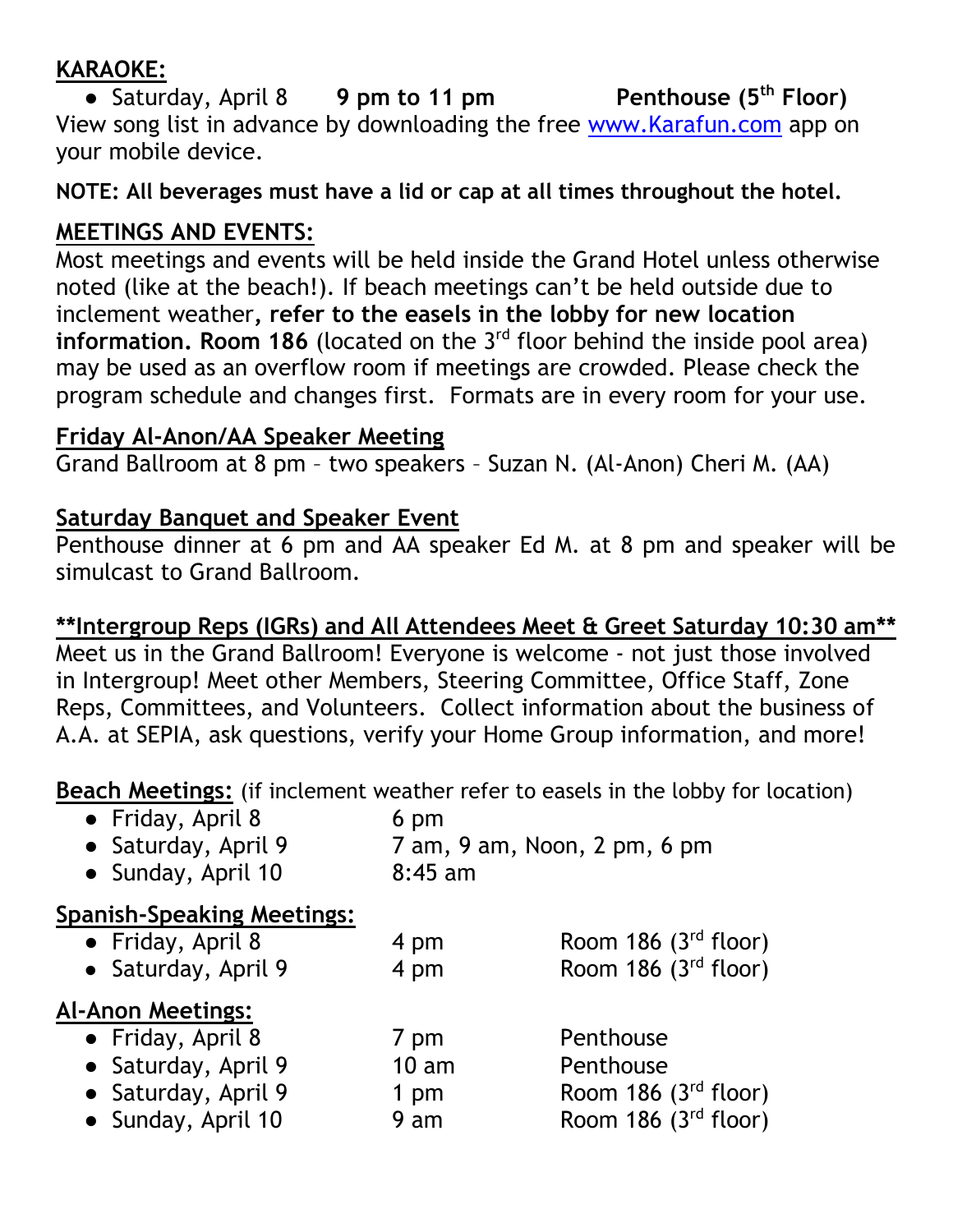#### **Archive Movies:**

- Friday, April 8 9:30 pm (Penthouse) My *Name is Bill - Bill Wilson Story*
- Saturday, April 9 9:30 pm (Room 158) *When Love is Not Enough: The*

 *Lois Wilson Story*

**Morning Meditation Meetings: Penthouse Lounge (5<sup>th</sup> Floor)<br>• Saturday, April 9 7 am Penthouse Shiva Das N** 7 am Penthouse Shiva Das Narberth Midday

● Sunday, April 10 **7 am** Penthouse Shiva Das Narberth Midday

**Marathon Meetings:** Located in the Wicker Room and other rooms as needed (See schedule for complete details) *around the clock* from **5 pm on Friday, April 8 to 10 am on Sunday, April 10**. However, for meetings between **1 am and 5 am** on both nights, **we need volunteers to chair.** There is a sign-up board near the registration tables in the lobby or just show up at the meeting location and time - if no one signed up, you can chair it!

**Archives Committee Activities:** The Archives Room will be open during the below hours. Be sure to check the Hospitality room or the door of **Room 158**  $(2^{nd}$  floor behind inside pool area) for any updated hours throughout the weekend:

- 
- Friday, April 8 Browse from **2 pm to 6 pm** (Room 158)
- Friday, April 8 Movie **9:30 pm** *My Name is Bill W.* (Penthouse)
- 
- 
- 
- Saturday, April 9 Browse from **9 to 11 am** and **1 to 2 pm** (Room 158) ● Saturday, April 9 Longtimers Panel **3 pm to 4:45 pm** (Grand Ballroom) ● Saturday, April 9 Movie **9:30 pm** *When Love is Not Enough: The Lois*

*Wilson Story* (Room 158)

**50/50 Cash Raffles:** Chances sold all weekend - a winner selected each night at 11:30 pm at the Dance – you don't need to be present to win – put your phone number on your tickets!

#### **Service Opportunities:**

The Twelve-Step service committees will have information tables outside of the Grand Ballroom as well as some information tri-folds from the zones. Stop by and visit especially at the Meet & Greet at 10:30 am & at the Committee Workshops at 1 pm on Saturday, and sign up to volunteer!

**Prison Committee:** Will be accepting donations outside the Grand Ballroom and at the registration desk to purchase Big Books and Literature for prisons.

### **SEPIA Literature Sales:**

A.A.-approved literature will be available for sale outside the Grand Ballroom:

- **Friday, April 8 Noon to 8 pm**
- **Saturday, April 9 9 am to 5:30 pm**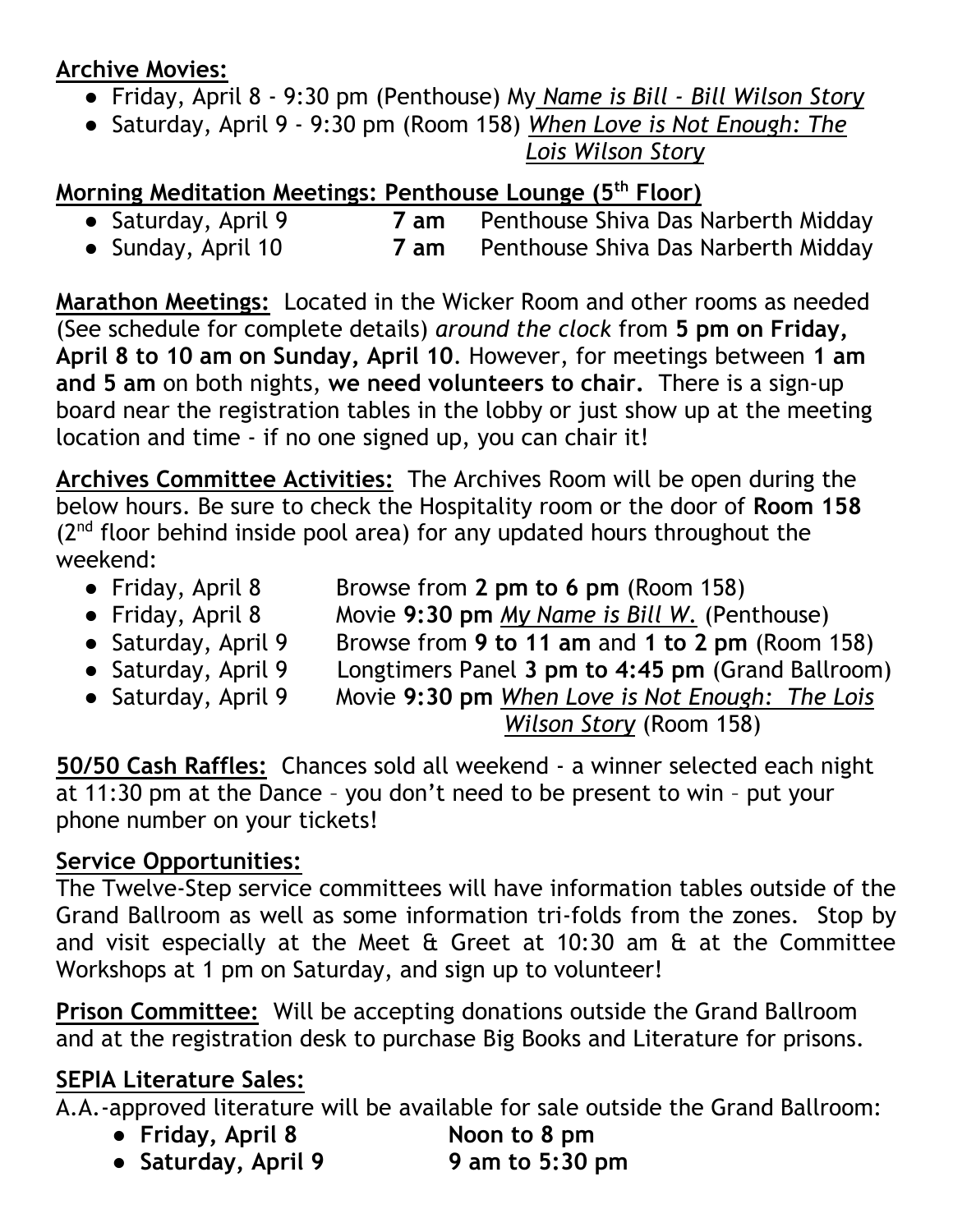#### **SEPIA Clothing Items for Sale:**

Short-sleeved tee shirts, hooded sweatshirts – pullover & zip ups - available for purchase outside the Grand Ballroom.

- **Friday, April 8 Noon to 8 pm**
- **Saturday, April 9 9 am to 5:30 pm**
- -
- **Sunday, April 10 8 am to 10 am**

Any extras will be brought back to the SEPIA office for after-event sales.

## **SCHEDULE OF EVENTS**

| Friday, April 8, 2022           |                       |                                    |                                                                    |
|---------------------------------|-----------------------|------------------------------------|--------------------------------------------------------------------|
| <b>TIME</b>                     | <b>ROOM</b>           | <b>TOPIC</b>                       | <b>CHAIR/HOME GROUP</b>                                            |
| Noon to 10 pm                   | Front Lobby           | Registration \$35                  | <b>Special Events</b>                                              |
| 4 pm - 4:50                     | Room 186              | Spanish-Speaking Meeting Evelyn D  |                                                                    |
| $5 \text{ pm} - 5:50$           | <b>Grand Ballroom</b> | <b>Red Ticket Meeting</b>          | Larry A Langhorne Sunrisers                                        |
| $6$ pm $-6:50$                  | <b>Grand Ballroom</b> | <b>HALT</b>                        | Maureen C Tacony                                                   |
| $6$ pm $-6:50$                  | <b>BEACH</b>          |                                    | NUTS Not Using the Steps Mark P Oreland Beginners                  |
| 7 pm - 7:50                     | <b>Wicker Room</b>    |                                    | Staying Away from 1 <sup>st</sup> Drink Lynn M Break Down the book |
| 7 pm - 7:50                     | Penthouse             | Al-Anon                            | Cecilia S                                                          |
| 8 pm - 9:30                     | <b>Grand Ballroom</b> | Al-Anon & A.A. Speakers            | Rachel C Franklintown<br>Suzan N Al-Anon & Cheri M AA              |
| 9 pm - 9:50                     | <b>Wicker Room</b>    | Chairperson's Choice               | Sign up to chair                                                   |
| $9:30$ pm                       | Penthouse             | Movie: My Name is Bill W. Archives |                                                                    |
| 10 pm $-$ 10:50                 | <b>Wicker Room</b>    |                                    | You're Sick as Your Secrets Sharon B Oreland Beginners             |
| 10 pm - 11:30                   | Penthouse             | Ice Cream Social                   | Carmen B & Pennypack 369                                           |
| 10 pm to 12 $am$                | <b>Grand Ballroom</b> | Dance Party & Raffle               | DJ Ken                                                             |
| 11 pm - 11:50                   | <b>Wicker Room</b>    | The Family Disease                 | Denise B Lakeside Women                                            |
| Saturday, April 9, 2022<br>TIME | ווחחם                 | חחחד                               | CUAID/UOME CDOIID                                                  |

| <u>TIME</u>  | <b>ROOM</b> | <b>TOPIC</b>            | <b>CHAIR/HOME GROUP</b>     |
|--------------|-------------|-------------------------|-----------------------------|
| Midnight     | Wicker Room | Is My Triangle Balanced | John K Young Men's St Dom's |
| 1 am $-1:50$ | Wicker Room | Chairperson's Choice    | Sign up to chair            |
| 2 am - 2:50  | Wicker Room | Chairperson's Choice    | Sign up to chair            |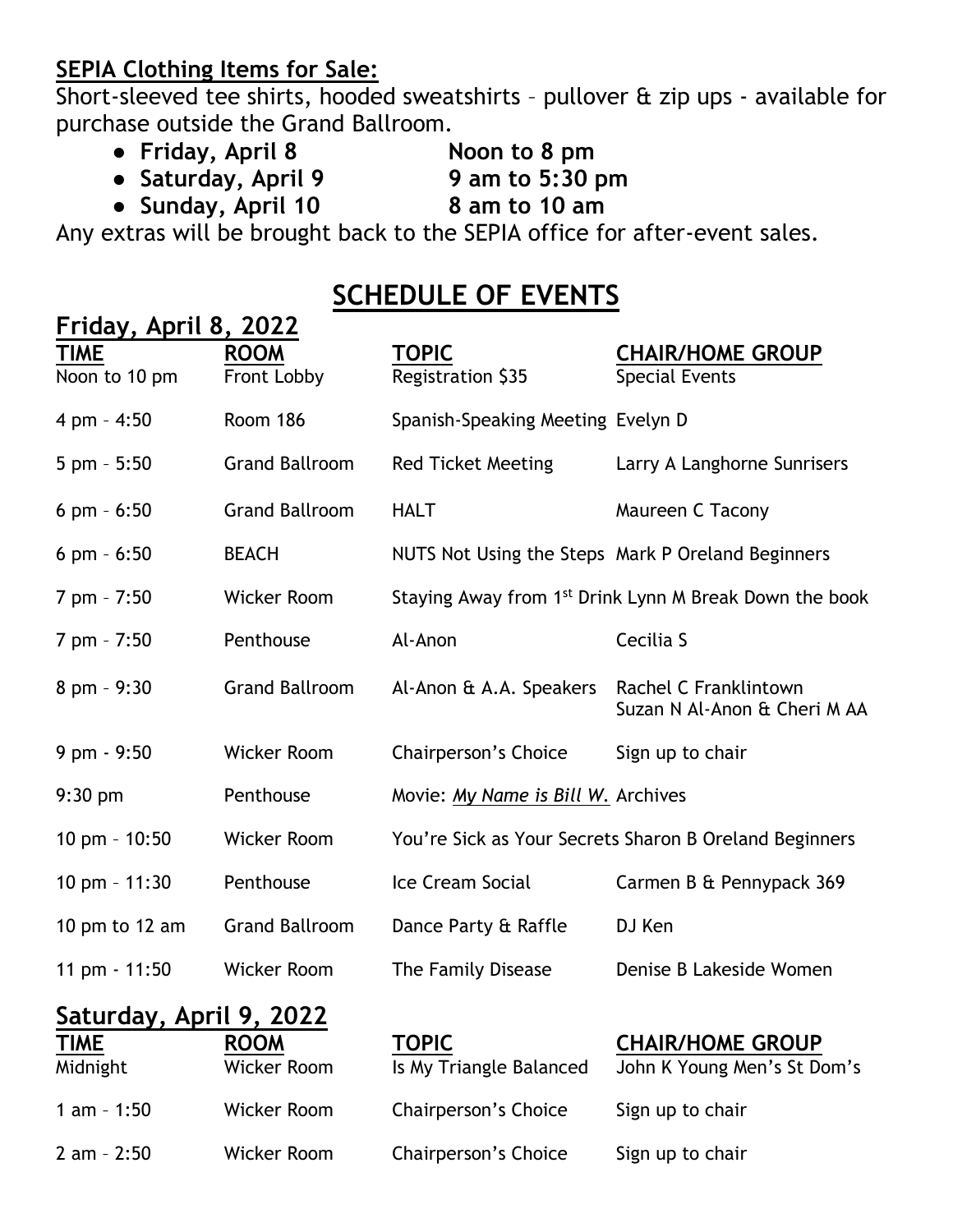| Saturday, April 9, 2022      |                                   |                                               |                                                       |
|------------------------------|-----------------------------------|-----------------------------------------------|-------------------------------------------------------|
| <b>TIME</b><br>$3 am - 3:50$ | <b>ROOM</b><br><b>Wicker Room</b> | <b>TOPIC</b><br>Chairperson's Choice          | <b>CHAIR/HOME GROUP</b><br>Sign up to chair           |
| 4 am - 4:50                  | <b>Wicker Room</b>                | Chairperson's Choice                          | Sign up to chair                                      |
| $5 am - 5:50$                | <b>Wicker Room</b>                | Chairperson's Choice                          | Sign up to chair                                      |
| $6$ am $-6:50$               | <b>Wicker Room</b>                | Gratitude                                     | Rich M Langhorne Sunrisers                            |
| $6:45$ am                    | Lobby                             | Walk/Run 5K Registration Gloria B Unity Group |                                                       |
| 7 am                         | Lobby                             | Walk/Run Begins                               | Meet at Entrance of Hotel                             |
| 7 am - 7:50                  | <b>Wicker Room</b>                | Came to Believe                               | Idris C Bristol Beginners                             |
| 7 am - 7:50                  | <b>Beach Meeting</b>              |                                               | ODAT One Day at a Time Elizabeth B Saturday Morning   |
| 7 am - 7:50                  | Penthouse                         | Quiet Morning Meditation Shiva Das            |                                                       |
| $8$ am - $8:50$              | Wicker                            |                                               | Sponsorship Shoulder to Shoulder Steve S Neighborhood |
| $9$ am - 6 pm                | Front Lobby                       | Registration                                  | <b>Special Events Committee</b>                       |
| $9$ am - $9:50$              | <b>Wicker Room</b>                | Service Secures Sobriety                      | Paul H Day by Day                                     |
| $9 am - 9:50$                | <b>Beach Meeting</b>              | A.A. in All Your Affairs                      | Fran G Narberth Midday                                |
| $10$ am $- 10:50$            | <b>Wicker Room</b>                | Chairperson's Choice                          | Lindsay K Keep it Simple Ladies                       |
| 10 am - 10:50                | Penthouse                         | Al-Anon Meeting                               | Cecilia S                                             |

#### 10:30 am - 11:50 Grand Ballroom Intergroup Rep & All Attendees Meet & Greet Rachel C., Franklintown

| 11 am $-11:50$                                                                                                                                                                                                   | Wicker Room   | Chairperson's Choice   | Sign up to Chair          |
|------------------------------------------------------------------------------------------------------------------------------------------------------------------------------------------------------------------|---------------|------------------------|---------------------------|
| Noon - 12:50                                                                                                                                                                                                     | Beach Meeting | Step 1 Powerlessness   | John McF Chester Prospect |
| 1 pm $-1:50$                                                                                                                                                                                                     | Wicker Room   | FROG Fully Rely on God | Joe Mac Life or Death     |
| Committee Workshops<br>Cooperation with the<br>1 pm - 1:50<br>Penthouse<br>Professional Community (CPC), Finance, Interphones, Prisons, Public Information, Special Events,<br>Treatment/Bridging the Gap, Unity |               |                        |                           |

| 1 pm $-1:50$          | Room 186    | Al-Anon Meeting | Cecilia S                       |
|-----------------------|-------------|-----------------|---------------------------------|
| $2 \text{ pm} - 2:50$ | Wicker Room | Rule 62         | Marty S Heard it Thru Grapevine |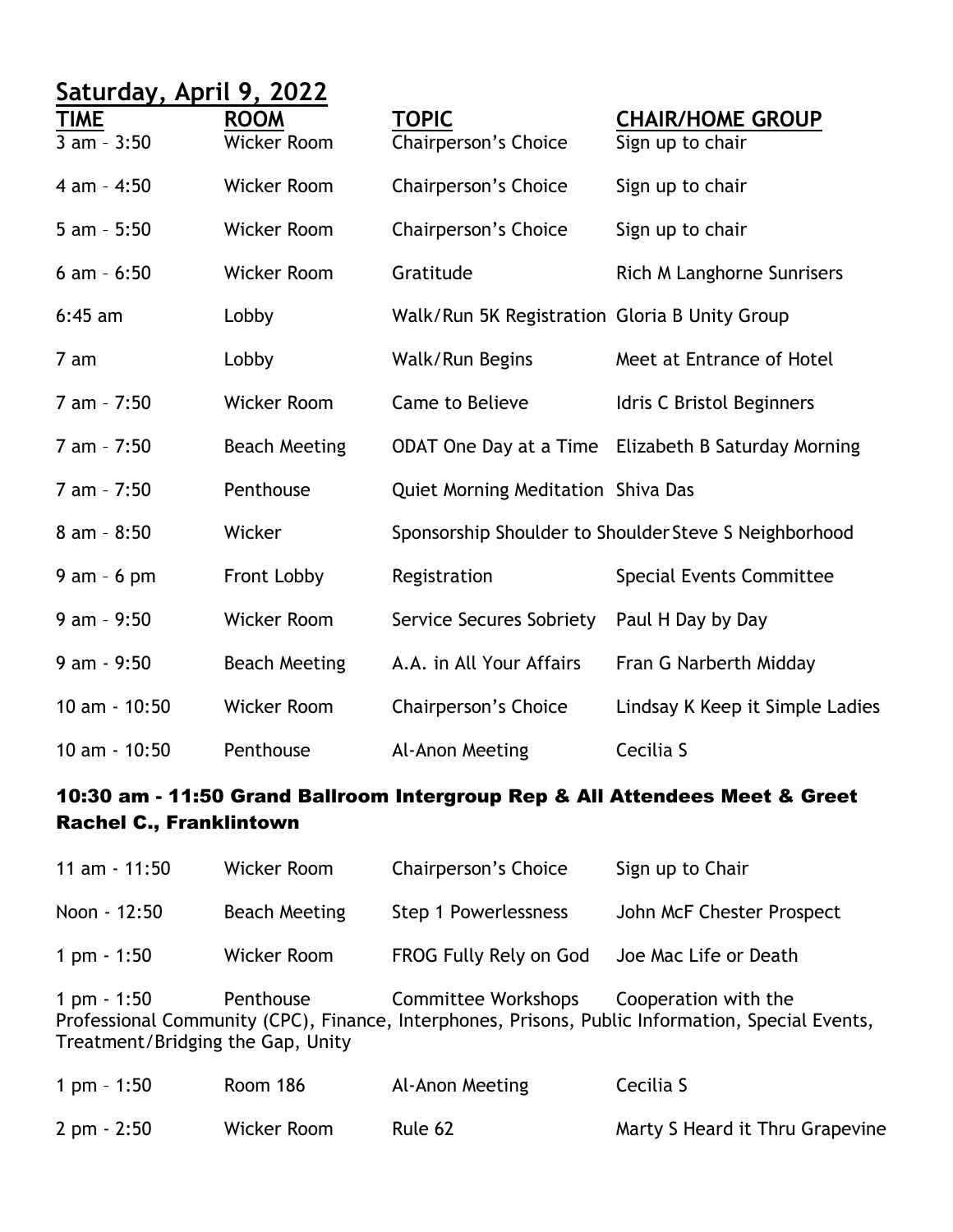| Saturday, April 9, 2022       |                                   |                                                |                                                                |
|-------------------------------|-----------------------------------|------------------------------------------------|----------------------------------------------------------------|
| <u>TIME</u>                   | <b>ROOM</b>                       | <b>TOPIC</b>                                   | <b>CHAIR/HOME GROUP</b>                                        |
| 2 pm - 2:50                   | <b>Beach Meeting</b>              |                                                | Principles Over Personalities Elaine J It Works It Really Does |
| 3 pm - 3:50                   | Wicker Room                       | But for the Grace of God Bill S Take Action    |                                                                |
| $3 pm - 4:45$                 | <b>Grand Ballroom</b>             | Long-Timers Panel                              | <b>Archives Committee</b>                                      |
| 4 pm - 4:50                   | <b>Wicker Room</b>                | Forgive Everyone & Recover Faye E Serenity Now |                                                                |
| $5 \text{ pm} - 5:50$         | <b>Wicker Room</b>                | Emotional Sobriety Balance George P Red Fox    |                                                                |
| $6 \text{ pm} - 6:50$         | <b>Beach Meeting</b>              |                                                | Living Page 417 Acceptance Breanna Living Sober & Free         |
| $6 \text{ pm} - 6:50$         | Wicker Room                       | Helping the Newcomer                           | Kathy H Roslyn Thursday                                        |
| $6 \text{ pm } -8:00$         | Penthouse                         | <b>BANQUET DINNER (Ticket Required)</b>        |                                                                |
| 7 pm - 7:50                   | Wicker Room                       |                                                | Happy, Joyous & the Sea Carmen B Pennypack 369                 |
| $8$ pm $-9$ pm                | Penthouse                         | <b>BANQUET SPEAKER</b>                         | Ed M (Ticket Required)                                         |
| 8 pm - 8:50                   | <b>Grand Ballroom</b>             | <b>BANQUET SPEAKER</b>                         | Simulcast from Penthouse                                       |
| 8 pm - 8:50                   | Wicker Room                       | Sex in Sobriety                                | Dave C Keep it Simple                                          |
| 9 pm - 9:50                   | <b>Wicker Room</b>                | Women Suffer Too                               | Steve Mc Wake Up                                               |
| 9 pm - 11 pm                  | Penthouse                         | Karaoke                                        | Suzanne W Gas Works                                            |
| $9:30$ pm                     | Room 158                          |                                                | Movie: When Love is Not Enough: The Lois Wilson Story          |
| 10 pm - 12 am                 | <b>Grand Ballroom</b>             | Dance Party & Raffle (11:30 pm drawing) DJ Ken |                                                                |
| 10 pm - 11:30                 | Penthouse                         | Ice Cream Social                               | Servers: Jess S & Life or Death                                |
| $10 \text{ pm} - 10:50$       | <b>Wicker Room</b>                | A Vision For You                               | Steve O Literature & Sobriety                                  |
| 11 pm $-11:50$                | Wicker Room                       | A New Past                                     | Mark R Follow the Path                                         |
| <u>Sunday, April 10, 2022</u> |                                   |                                                |                                                                |
| <u>TIME</u><br>Midnight       | <b>ROOM</b><br><b>Wicker Room</b> | <b>TOPIC</b><br>Faith & I Trust Him            | <b>CHAIR/HOME GROUP</b><br>Jim B Saturday Night Alive          |
| $12:30$ am                    | <b>Grand Ballroom</b>             | Young People                                   | Sign up to chair                                               |
| $1 am - 1:50$                 | <b>Wicker Room</b>                | Sobriety Must Come First                       | <b>Bob R Saturday Night Alive</b>                              |
| $2 am - 2:50$                 | <b>Wicker Room</b>                | Chairperson's Choice                           | Sign up to chair                                               |
|                               |                                   |                                                |                                                                |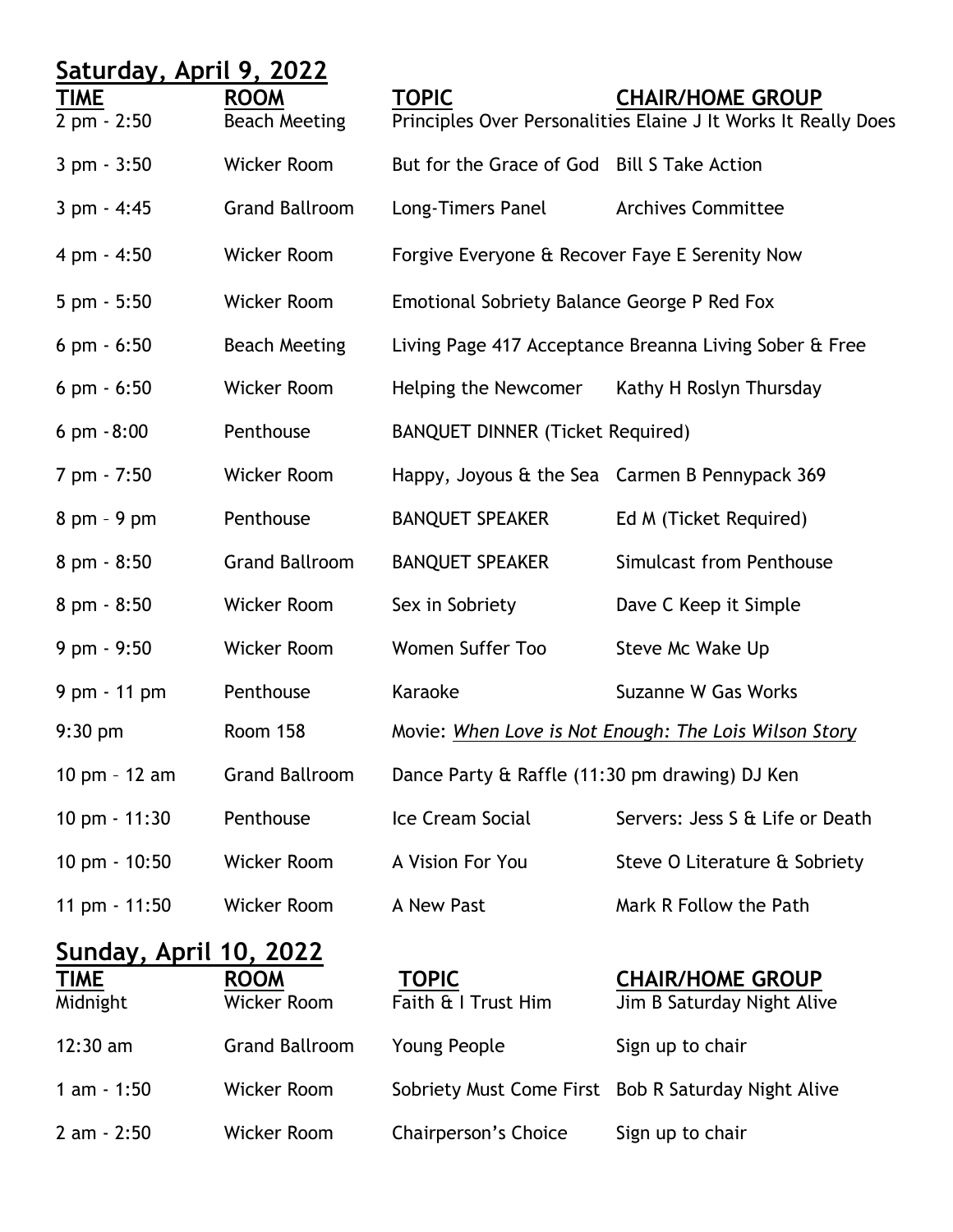| Sunday, April 10, 2022     |                                   |                                                            |                                                                              |
|----------------------------|-----------------------------------|------------------------------------------------------------|------------------------------------------------------------------------------|
| <b>TIME</b><br>3 am - 3:50 | <b>ROOM</b><br><b>Wicker Room</b> | <b>TOPIC</b><br>Chairperson's Choice                       | <b>CHAIR/HOME GROUP</b><br>Sign up to chair                                  |
| 4 am - 4:50                | <b>Wicker Room</b>                | Chairperson's Choice                                       | Sign up to chair                                                             |
| $5 am - 5:50$              | <b>Wicker Room</b>                | Chairperson's Choice                                       | Sign up to chair                                                             |
| $6$ am $-6:50$             | <b>Wicker Room</b>                | How It Works                                               | Carolyn C Warrington 3 & 11                                                  |
| 7 am - 7:50                | Penthouse                         | Quiet Morning Meditation Shiva Das                         |                                                                              |
| 7 am - 7:50                | <b>Wicker Room</b>                |                                                            | It's My Thinking Not My Drinking Cheryl B Sober at 6                         |
| $8 am - 8:50$              | <b>Wicker Room</b>                | Daily Reprieve                                             | Eileen S Last Stop                                                           |
|                            |                                   |                                                            |                                                                              |
| $8:45 - 9:50$ am           | <b>Beach Meeting</b>              | Coping with Loss in Recovery Chris A Stick & Stay          |                                                                              |
| $9 am - 9:50$              | Wicker Room                       | Anonymity                                                  | Roland J Goshen                                                              |
| $9 am - 9:50$              | Room 186                          | Al-Anon Meeting                                            | Sign up to chair                                                             |
| $10$ am $- 10:50$          | <b>Grand Ballroom</b>             | & Literature Hunt                                          | God As I Understand Him Larry A Langhorne Sunrisers<br>Rachel C Franklintown |
| <b>NO SMOKING</b>          |                                   | The Grand Hotel is a non-smoking facility. Smoking is only |                                                                              |

permitted outside, in the **rear** of the hotel.

#### **SPECIAL THANKS TO:**

All those who volunteered their time, energy, and enthusiasm to help provide this year's event. Without you, this event could not have occurred!

All the individuals who fulfilled this year's coffee commitments.

Thank you to Carmen B., Jess S. and their teams for hosting/serving the Ice Cream Social on Friday and Saturday nights.

Another special thanks to all of the groups and individuals who took the commitments for the **Hospitality Room** and for everyone who donated food and money to this event.

#### **SPECIAL THANKS ALSO TO:**

Nick P. & Fran G. for continuous countless hours at registration! And Fred S. for making the QR scan for the program!

A special thanks to our three main events speakers – Suzan N., Cheri M. and Ed M.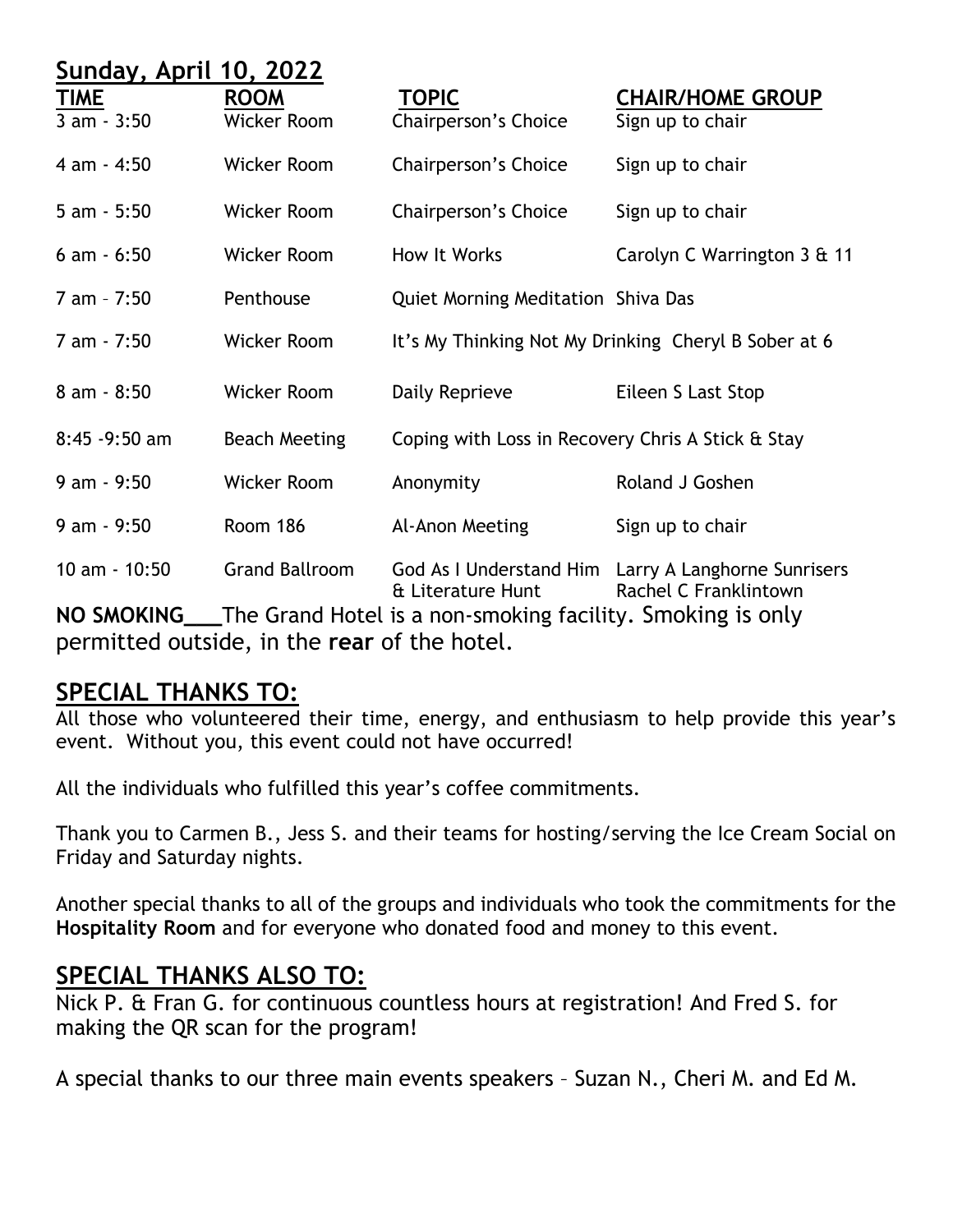**Thanks to the 2021/2022 Steering Committee members for serving A.A. in SEPIA's Five-County Area: Chairperson Larry A., Langhorne Sunrisers Vice-Chairperson Rachel C., Franklintown Treasurer Gary T., Havertown-Springfield Assistant Treasurer Jim B., Eye Openers Secretary Jay F., Oreland Beginners Assistant Secretary Shannon B., Oreland Beginners Director, CPC Mike L., Sunrise Semester Assistant Director, CPC Michelle M., Sober Sisters Director, Interphones Chris A., Stick & Stay Assistant Director, Interphones Alfreda C., New Freedom Director, Prisons Carolyn C., Friday 3 & 11 Assistant Director, Prisons John Mac, Chester Prospect Director, Public Information Jeremy S., Brandywine Big Book Assistant Director, Public Information Steve S., Ridley Step Director, Treatment Facilities Victoria L., Exton Women's Assistant Director, Treatment Facilities Luke S., Collenbrook Drexel Hill Director, Unity Paul H., Day by Day Assistant Director, Unity Tiara T., University Director, Archives Rich M., Langhorne Sunrisers Archivist Jerry McT., Survival Zone Coordinators: Bucks County Dionne G., Langhorne Sunrisers Alternate Zone Coordinator Andrea S., TBD Chester County Coordinator Steve M., Wake Up Alternate Zone Coordinator Joseph W., Wake Up Delaware County Janet C., Rose Tree Alternate Zone Coordinator Gloria B., Unity Group of AA Montgomery County Coordinator Greg B., Expect A Miracle Alternate Zone Coordinator Michelle L., Expect A Miracle Philadelphia County Coordinator Glenn S., Tacony**

**Alternate Zone Coordinator Spencer K., A Room For Miracles**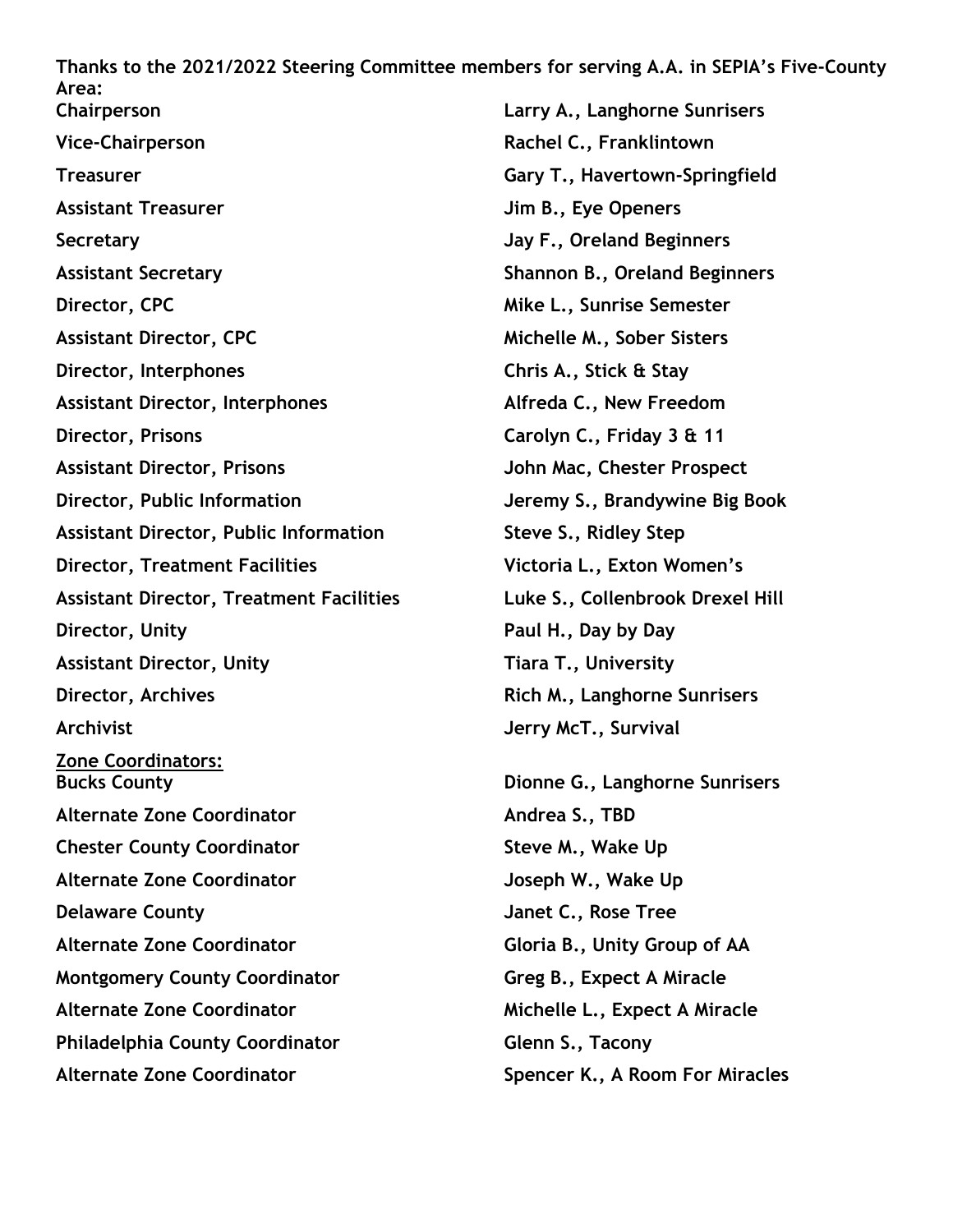| <b>Office Staff:</b>            |                                    |
|---------------------------------|------------------------------------|
| <b>Office Manager</b>           | Fran G., Narberth Midday           |
| <b>Office Manager (retired)</b> | Elaine J., It Works It Really Does |
| <b>Staff Assistant</b>          | Kris H., Key of Willingness        |
| <b>Temp Staff Assistant</b>     | Suzan N., Sanibel 12               |
| <b>Staff Tech Assistant</b>     | Kevin B., Third Legacy             |

#### **Special Thanks to the Members of the Special Events Committee:**

Larry A., Chairperson; Rachel C., Vice Chairperson; Cindy R., Round-Up Director, Fred S., Fran G., Mark P., Eileen (Stormy) S.; Glenn S.; Andrea P., Babette H., Bebe D., Christine C., Dave C., Elaine J., Gloria B., Jay F., Kevin B., Letitia B., Lorraine C., Maureen C., Nick P., Noreen C., Rich M., Roland J., Sean C., Suzanne W., Timski, Liz B., Steve N., Bill S., Helene R., Shannon B. and the rest of the selfless volunteers who helped us put this together.

**Please complete your feedback questionnaires with your suggestions and comments so that we can improve our Annual Round Up.**

**Hope to see you all next year!** 

**NO SMOKING\_\_\_**The Grand Hotel is a non-smoking facility. Smoking is only permitted outside, in the **rear** of the hotel.

Thank you one and all!

# New This Year:

Here is a QR code to view the program on your smart phone: